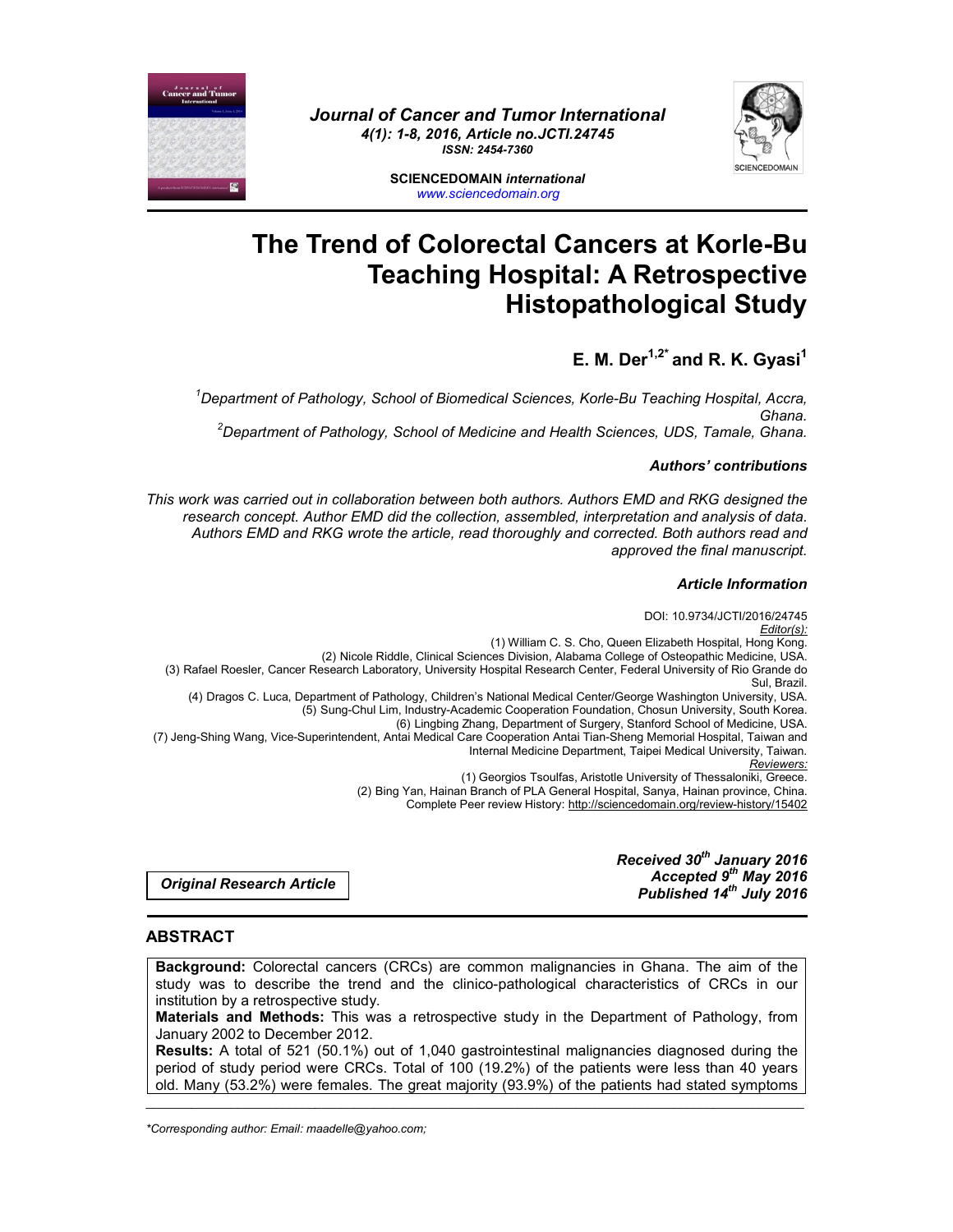at presentation of which 37.8% were bleeding per rectum. About half (50.0%) of the CRCs were diagnosed in small mucosal biopsies. Approximately 60.8% of the patients reported to a health facility after 3 month of onset of symptoms. Majority (62.2%) of the cancers were located on the left side of the colon particularly the rectosigmoid region (57.4%). The five common CRCs diagnosed in this study were: Conventional adenocarcinoma (80.8%), mucinous adenocarcinoma (6.9%), signet ring adenocarcinoma (3.8%) lymphomas (2.1%) and GIST (1.3%). Of the 199 cases that had Duke's staging, 40.7% were stage C.

**Conclusion:** There was a rise in the mean age at diagnosis and the number of colorectal cancers over the period of study. Close to 19.2% of the cancers were patients younger than 40 years. Patient presented late with symptoms of advanced disease, most being in Duke's stage C.

*Keywords: Colorectal cancer; advanced stage; younger age; Ghana.*

# **1. INTRODUCTION**

Colorectal cancers (CRCs) are common causes of morbidity and mortality world-wide and in some developing countries such as Ghana [1-5]. Studies have shown a decreasing trend in the incidence and mortality rates of colorectal cancers (CRCs) in the more developed countries [6,7].

The decline in the trend of CRCs in the higher income countries is attributed to the modification of diet, increased awareness of the disease, early detection and treatment of precancerous lesions [7-10]. Previous studies in Ghana and some other parts of the world have showed rapid rise in the incidence of CRCs [11-18]. On the other hand, the rising trend in the developing countries is attributed to limited resources for screening at risk population and the adoption of the western life styles that are associated with increased incidence of colorectal cancers [19-23].

Although studies in Ghana have shown CRCs are common causes of morbidity and mortality the trend of the disease over the years has not been described. The aim of this study was to use a descriptive histopathological data to determine the trend of colorectal cancers in our institution.

# **2. MATERIALS AND METHODS**

# **2.1 Study Design**

This was a descriptive retrospective histopathological study.

# **2.2 Study Site**

The data were collected from the Department of Pathology, University of Ghana Medical School, which reports between 5,000 and 8,000 histologies per year. This Department receives surgical specimens from the Korle-Bu Teaching Hospital, the largest referral hospital in Ghana. The department also receives specimens from other health facilities within the Accra metropolis, the greater Accra region, and the 4 other southern regions of Ghana: Central, Western, Eastern, and Volta regions. Although this is a single institutional experience, the sample size of 573 is adequate and may reflect the trend in the general Ghanaian population.

# **2.3 Data Collection and Analysis**

All histopathology request forms and slides of confirmed GI tract malignancies in the Department of Pathology from January 2002 through December 2012 were reviewed independently (by Der EM and cross checked by Gyasi RK) for clinical characteristics (age, main complaints, anatomic location, duration and type of specimen) and histological features (type of cancer, differentiation and Duke's Stage). The data were entered into a computer spreadsheet and analyzed using SPSS version 18 (SPSS, Chicago, IL). The trend in the mean age at diagnosis and the number of colorectal cancers diagnosed during the study period were determined and represented by scatter graphs. The age distribution, symptoms of colorectal cancers, surgical specimens, histological types of colorectal cancers, anatomic location and the Duke's stage at histological diagnosis were determined and presented using tables, bar and pie charts. In this study, the pathological stage of the colorectal cancers was based on the Duke's staging system, as recommended by the American Joint Committee on Cancer, which takes into account the depth of invasion, the number of cancerous lymph nodes, and whether the cancer has spread to other pelvic structures.

# **3. RESULTS**

There were 1,040 histologically confirmed cases of gastrointestinal malignancies diagnosed in our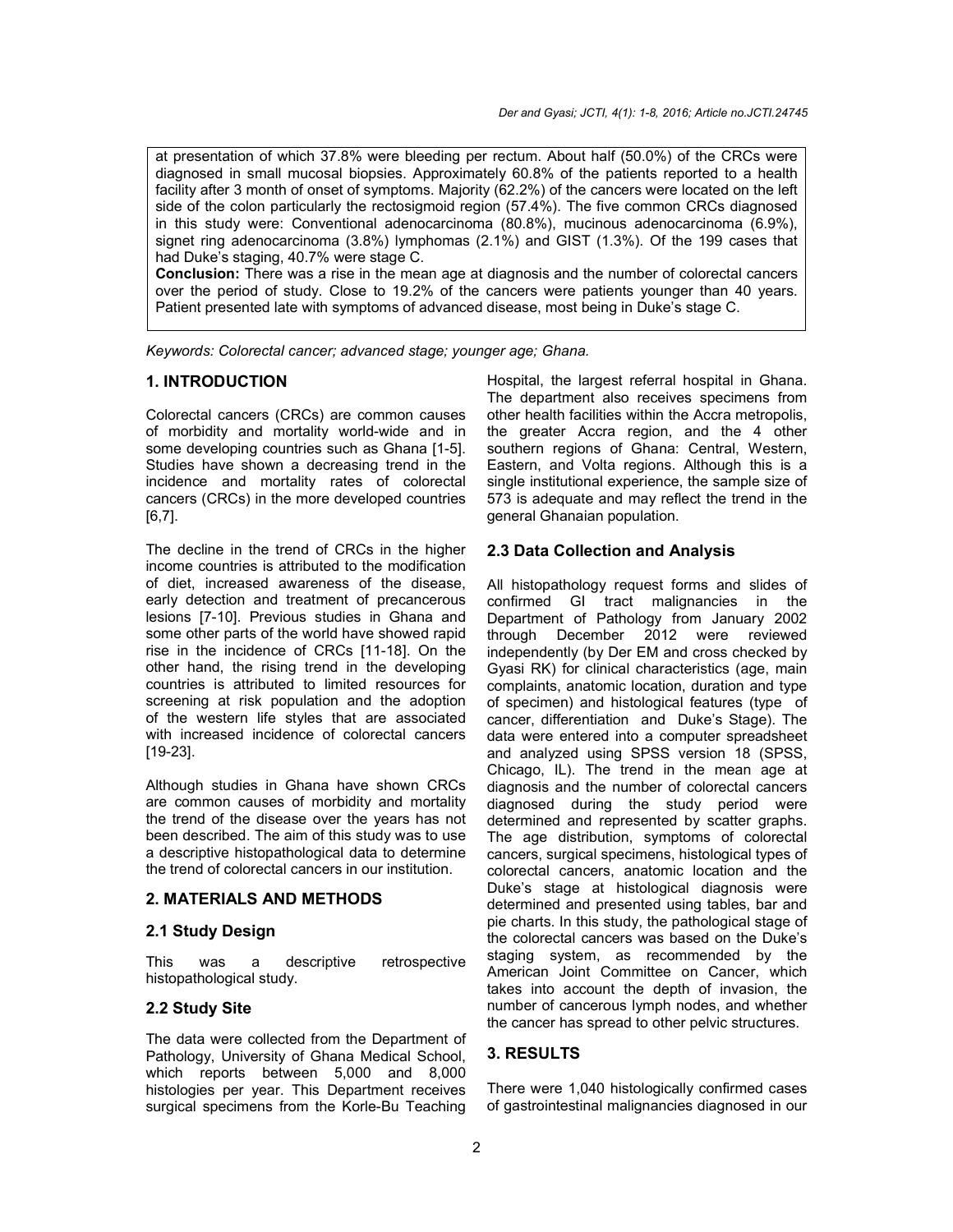institution from 2002 to 2012. Of these 521 (50.1%) were colorectal cancers (CRCs), with an incidence rate of 47.4 cases. There was a gradual rise in numbers of colorectal cases over the period of study. For instance, there was a relative rise of 6.2 cases per year between 2008 and 2012 (Table 1, Fig. 1).

The ages of patients ranged from 14 to 92 years with a mean of 54.0±16.1 years. There was a gradual rise in the mean age at diagnosis during the period particularly in the more recent years. For instance from 2002 to 2007, the relative rise in mean age was 0.76 years, compared to 1.14 years relative rise between 2008 and 2012 (Table 1). The modal age group was 50 -59 years (24.0%). About 80.8% of the patients were aged 40 years and above, while 19.2% were below 40 years (Fig. 2). Furthermore from the Table 1, it is cleared that increasing number of colorectal cases were diagnosed in the patients aged 40 years and above in the more recent years. Approximately 53.2% were females with 46.8% males respectively.

The majority (93.9%) of the patients had stated symptoms of CRCs at the time of presentation.

These were bleeding per rectum (37.8%) followed by abdominal mass (28.2%) (Table 2).

The duration of symptoms as stated on the pathology request form was available for only 120 (23.0%) of the cases. Of these 60.8% reported after 3 months of onset of the illness (Table 2).

*Der and Gyasi; JCTI, 4(1): 1-8, 2016; Article no.JCTI.24745*



#### **Fig. 1. Trend in colorectal cancers at the KBTH from 2002 – 2012**

The commonest surgical specimens from which CRCs was small mucosa biopsies 255 (50.0%) followed by hemicolectomy (25.3%). Majority (62.2%) of the cancers were located on the left side of the large bowel particularly the rectosigmoid region (57.4%) (Fig. 3).

The great majority (80.8%) of the CRCs were invasive conventional adenocarcinomas (consisting of 45.6% moderate, 40.2% well and 14.2% poorly differentiated type). A total of 199 (74.8%) of the large specimens (resected specimens) from which CRCs were diagnosed had Duke's staging done; of these 40.7% were stage C with 39.2% being stage B1 (Table 3).

|                    | Table 1. Age characteristics of colorectal cancers diagnosed in the department of pathology in |
|--------------------|------------------------------------------------------------------------------------------------|
| KBTH (2002 - 2012) |                                                                                                |

| Year  | Age range<br>(years) | Mean age (SD) | Age< 40 years | Age $\geq$ 40 years | <b>Total number</b><br>cancers n (%) |
|-------|----------------------|---------------|---------------|---------------------|--------------------------------------|
| 2002  | $23 - 90$            | 47.1 (18.5)   | 10            | 13                  | 23(4.4)                              |
| 2003  | $22 - 81$            | 55.3 (16.6)   | 8             | 33                  | 41(8.0)                              |
| 2004  | $21 - 90$            | 51.9 (16.7)   | 8             | 25                  | 33(6.3)                              |
| 2005  | $25 - 85$            | 53.0 (17.4)   | 7             | 19                  | 26(5.0)                              |
| 2006  | $17 - 76$            | 53.5 (14.4)   | 6             | 33                  | 39(7.5)                              |
| 2007  | $23 - 86$            | 50.9 (15.5)   | 9             | 22                  | 31(6.0)                              |
| 2008  | $14 - 84$            | 55.8 (14.8)   | 12            | 77                  | 89 (17.1)                            |
| 2009  | $14 - 82$            | 49.4 (18.1)   | 21            | 39                  | 60 (11.5)                            |
| 2010  | $18 - 91$            | 58.1 (16.0)   | 6             | 37                  | 43(8.5)                              |
| 2011  | $25 - 92$            | 55.4 (16.0)   | 17            | 57                  | 74 (14.2)                            |
| 2012  | $20 - 83$            | 56.6 (14.3)   | 8             | 54                  | 62 (11.9)                            |
| Total |                      |               | 117           | 409                 | 521 (100.0)                          |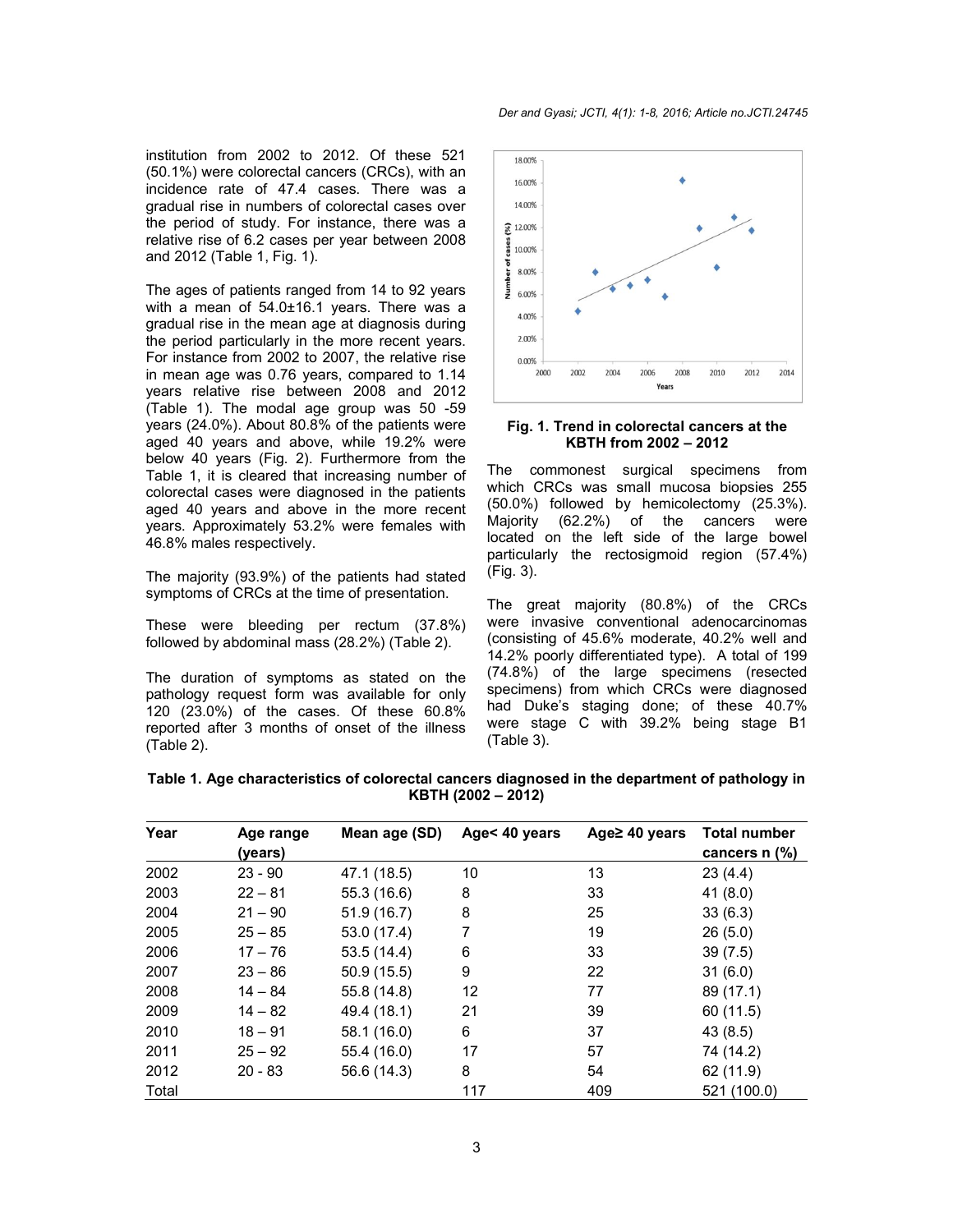

**Fig. 2. Age distribution of patients diagnosed with colorectal cancers at the KBTH**



#### **Fig. 3. Anatomic distribution of colorectal cancers**

#### **Table 2. Symptoms and duration of colorectal cancers at presentation**

| Variable symptoms                   |     | <b>Frequency Percentage</b> |  |  |
|-------------------------------------|-----|-----------------------------|--|--|
|                                     | (n) | (%)                         |  |  |
| Bleeding per rectum                 | 185 | 37.8                        |  |  |
| Abdominal mass                      | 138 | 28.2                        |  |  |
| Intestinal obstruction              | 58  | 11.8                        |  |  |
| Altered bowel habits                | 56  | 11.5                        |  |  |
| Abdominal pain                      | 28  | 5.7                         |  |  |
| Anaemia                             | 12  | 2.5                         |  |  |
| Weight loss                         | 10  | 2.1                         |  |  |
| Others                              | 2   | 0.4                         |  |  |
| Total                               | 489 | 100.0                       |  |  |
| Duration of symptoms (months)       |     |                             |  |  |
| $\leq$ 3                            | 47  | 39.2                        |  |  |
| $4 - 6$                             | 29  | 24.2                        |  |  |
| $7 - 9$                             | 31  | 25.8                        |  |  |
| $10 - 12$                           | 9   | 7.5                         |  |  |
| >12                                 | 4   | 3.3                         |  |  |
| Total                               | 120 | 100.0                       |  |  |
| Type of surgical specimens obtained |     |                             |  |  |
| Small mucosa                        | 255 | 50.0                        |  |  |
| biopsies                            |     |                             |  |  |
| Hemicolectomy                       | 132 | 25.3                        |  |  |
| Resections/colectomy119             |     | 22.8                        |  |  |
| Polypectomy                         | 15  | 2.9                         |  |  |
| Total                               | 521 | 100.0                       |  |  |

*Der and Gyasi; JCTI, 4(1): 1-8, 2016; Article no.JCTI.24745*

#### **Table 3. Histological characteristics of colorectal cancers diagnosed at the KBTH (2002 – 2012)**

| <b>Histologic type</b>      | Frequency      | Percentage      |
|-----------------------------|----------------|-----------------|
|                             | (n)            | $(\frac{9}{0})$ |
| Conventional                | 421            | 80.8            |
| adenocarcinoma              |                |                 |
| Mucinous                    | 36             | 6.9             |
| adenocarcinoma              |                |                 |
| Squamous cell               | 4              | 0.8             |
| carcinoma                   |                |                 |
| Signet ring                 | 20             | 3.8             |
| adenocarcinoma              |                |                 |
| Lymphoma (high              | 11             | 2.1             |
| grade 7 and low<br>grade 4) |                |                 |
| <b>GIST</b>                 | 7              | 1.3             |
|                             | 5              | 1.0             |
| Carcinoid                   |                |                 |
| Neuroendocrine<br>carcinoma | 4              | 0.8             |
| Sarcoma                     | 4              | 0.8             |
|                             |                |                 |
| Anaplastic                  | 2              | 0.4             |
| Adenosquamous<br>carcinoma  | $\overline{2}$ | 0.4             |
| Metastases                  | 3              | 0.6             |
| Total                       | 521            | 100.0           |
|                             |                |                 |
| Duke's staging              |                |                 |
| A                           | 19             | 9.5             |
| Β1                          | 78             | 39.2            |
| B2                          | 21             | 10.6            |
| C                           | 81             | 40.7            |
| Total                       | 199            | 100.0           |

# **4. DISCUSSION**

Colorectal cancers (CRCs) are common causes of morbidity and mortality world-wide and in Ghana [1,2,3,4,5]. The current institution-based study found a gradual rise (approximately 6.2 cases per year) in the incidence of colorectal cancers (CRCs) over the period 2002 to 2012. This finding differs significantly from studies in some developed countries where there is a decrease in trend due to increased awareness of the disease, early detection and treatment of precancerous lesion [6,7,8,9,10]. This however supports previous clinical studies in this same institution where the current study was conducted [11,12,13,14]. The findings of this current study are also in accord with reports from North America, Europe [15] and Asia [16,17,18] where CRCs are found to be on a rapid rise. The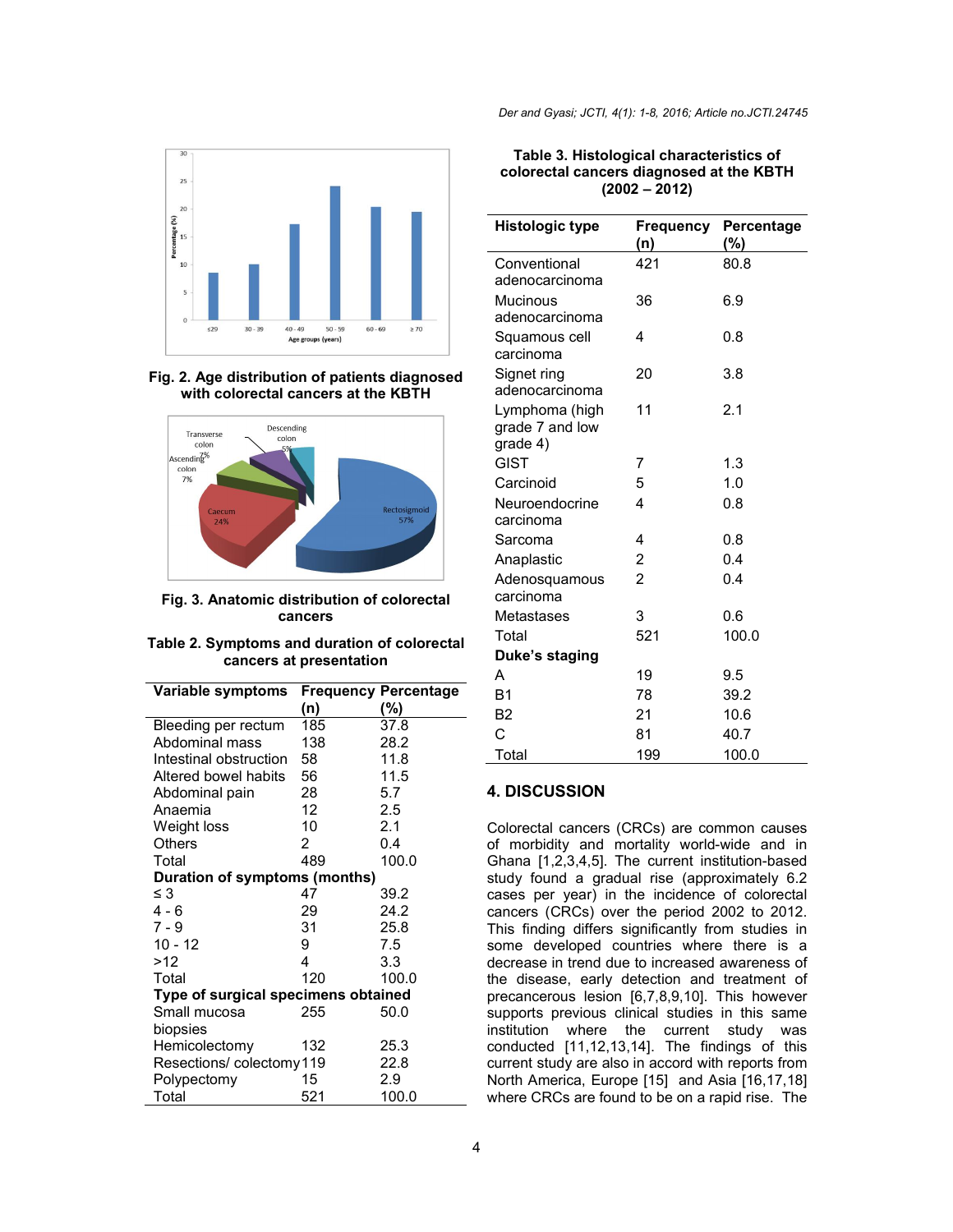rising trend in this current study may be attributed to certain life-style changes associated with westernization of our societies, such as the consumption of calorie-dense food, physical inactivity, obesity and the absence of populationbased (CRCs) screening methods such as stool for occult blood and colonoscopy in Ghana and other developing countries [19,20,21,22,23].

Colorectal cancers were commonly diagnosed in relatively older individuals with a mean age of 54.0±16.1. A significant finding in this study is the gradual rise in the mean at which CRCs were diagnosed in Ghana. The population of Ghana from 1970 to date from the Ghana statistical Service is that of an aging population [24,25,26,27,28] and supports the age pattern in this study. This is also similar to studies in other parts of the world such as Canada, where colorectal cancers are found to be commoner in older individuals aged 50-years and above [14,29,30]. However in this study, 19.2% of the patients were younger than 40 years, with the youngest being 14 year old. This finding is significant and may seem to suggest genetic predisposition in these individuals and thus requires molecular studies to identify the genes involved in these Ghanaians. This is particularly so because younger age at diagnosis has been found to be associated with poor prognosis [31,32,33,34].

Colorectal cancers were commoner in the female gender (53.2%), similar to previous studies by Naaeder et al. [13] and Der et al. [35] in Ghana., This however differs from other studies that found these cancers to be commoner in males [30,36,37]. Many of the patients with colorectal cancers presented with symptoms of advanced disease such as bleeding per rectum, abdominal masses, intestinal obstruction and altered bowel habits. This is in accord with previous studies in Ghana [13,14] and outside Ghana [38] where more than half of colorectal adenocarcinomas are still diagnosed only when the disease involves regional or distant structures. The study found that colorectal cancers were commoner on the left site of the large bowel, particularly, the rectosigmoid region (57.4%). This anatomic distribution supports previous studies in Ghana, [13] Great Britain [39,40] and other parts of the world, [41] that found the left side of the large bowel to be common anatomic location of colorectal cancers.

*Der and Gyasi; JCTI, 4(1): 1-8, 2016; Article no.JCTI.24745*

Histologically, a majority of the cancers were moderately differentiated conventional adenocarcinoma and this is in accord with other studies on colorectal cancers [14,42]. The prognosis of colorectal cancers depends on the clinico-pathological stage assessed by microscopic examination of the resected colon [43]. The higher the stage at histological diagnosis the poorer the prognosis and the expected 5-year survival rate [44]. In this study, only 9.5% of the patients had localized disease (Duke's stage A) with as many as 40.7% having advanced stage of the disease (Duke's stage C) at the time of histological diagnosis. Although there have not been any published data in Ghana comparing stage at diagnosis and survival rates, the advanced stage at diagnosis coupled with the fact that 63.8% of the patients presented after 3 months of noticing the symptoms may translate into poor and a low expected 5-year survival rate and this may be in accordance with findings in England [44,45] and Finland [46,47] where studies has been conducted regarding stage at diagnosis and the 5-years survival rates.

#### **5. CONCLUSION**

There was a gradual rise in the mean age at diagnosis of patients with colorectal cancers with the number of cases of colorectal cancers over the period of the study also increasing steadily. Close to 19.2% of the cancers were in patients younger than 40 years. The patients presented late with symptoms of advanced disease, most being in Duke's stage C.

#### **CONSENT**

It is not applicable.

#### **ETHICAL APPROVAL**

Approval for this research was given by the head of Department of pathology.

#### **ACKNOWLEDGEMENT**

We will like to thank all residents and the biomedical staff of the Department of Pathology for their support.

#### **COMPETING INTERESTS**

Authors have declared that no competing interests exist.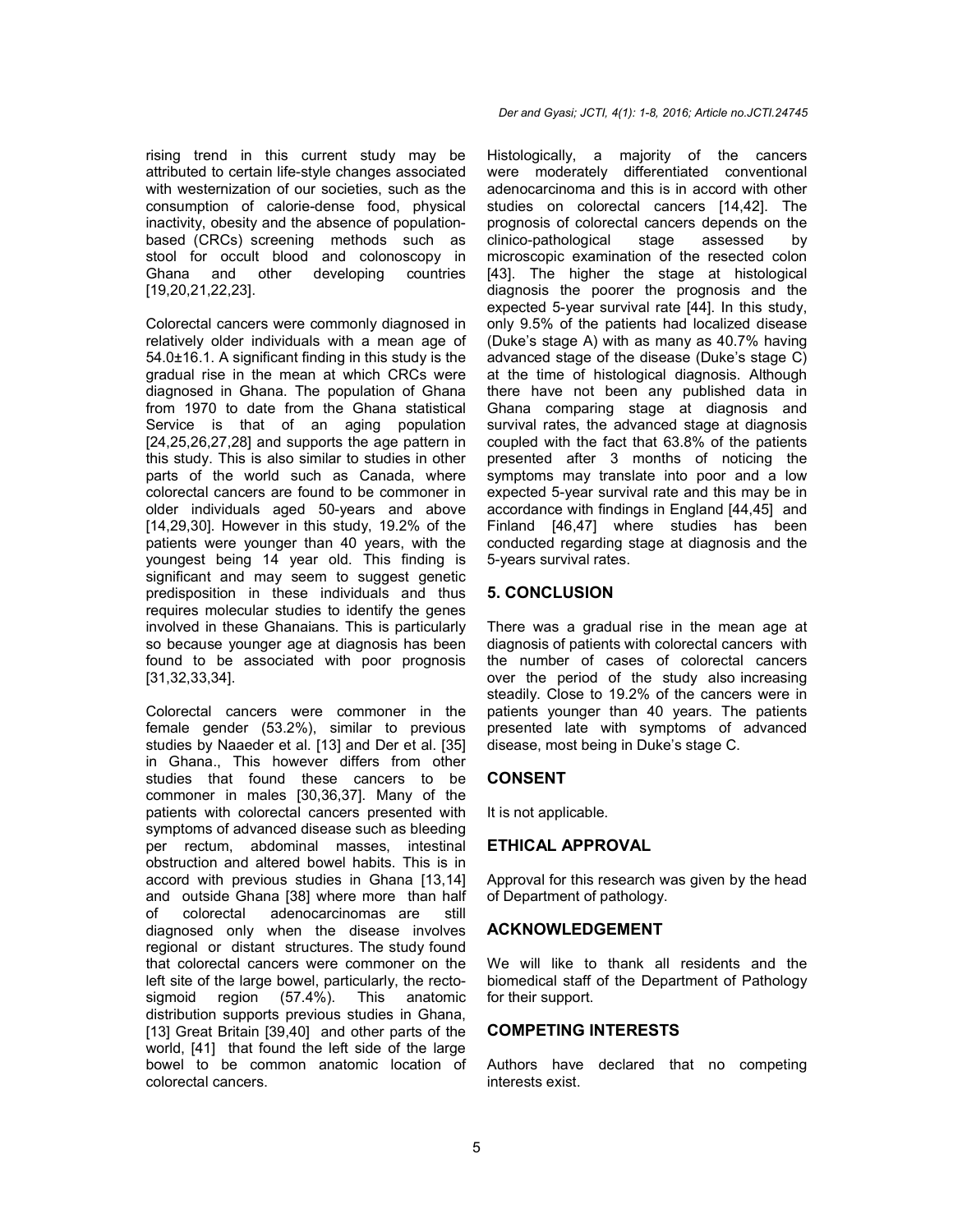*Der and Gyasi; JCTI, 4(1): 1-8, 2016; Article no.JCTI.24745*

#### **REFERENCES**

- 1. World Health Organization*.* The global burden of disease: 2004 update*.* Geneva: World Health Organization; 2008.
- 2. Ferlay J*,* Shin HR*,* Bray F*,* Forman D*,*  Mathers CD*,* Parkin D*.* GLOBOCAN 2008, Cancer incidence and mortality worldwide: IARC CancerBase No. 10*.* Lyon, France*:*  International Agency for Research on Cancer; 2010. Available: http://globocan.iarc.fr

Last accessed 8/17/2010.

- 3. Weitz J, Koch M, Debus J, Hohler T, Galle PR, Buchler MW. Colorectal cancer. Lancet. 2005;365:153–165.
- 4. Biritwum RB, Gulaid J, Amaning AO. Pattern of diseases or conditions leading to hospitalization at Korle Bu Teaching Hospital, Ghana in 1996. Ghana Med J. 2000;34:197–205.
- 5. Wiredu EK, Armah HB. Cancer mortality patterns in Ghana: A 10-year review of autopsies and hospital mortality. BMC Public Health. 2006;6:159.

Available:http/www.biomedcentral.com/14 7-2458/6/15910

- 6. Center MM*,* Jemal A*,* Ward E*.* International trends in colorectal cancer incidence rates*.* Cancer Epidemiol Biomarkers Prev. 2009; 18:1688-1694.
- 7. Center MM*,* Jemal A*,* Smith RA*,* Ward E*.*  Worldwide variations in colorectal cancer*.*  Cancer J Clin*.* 2009;59:366*-*378*.*
- 8. Chu KC*,* Tarone RE*,* Chow WH*,* Hankey BF, Ries LA*.* Temporal patterns in colorectal cancer incidence, survival, and mortality from 1950 through 1990*.* J Natl Cancer Inst. 1994;86:997-1006.
- 9. Mitry E, Bouvier AM, Esteve J, Faivre J. Benefit of operative mortality reduction on colorectal cancer survival. Br J Surg. 2002; 89:1557-1562.
- 10. Sant M, Capocaccia R, Coleman MP, et al. Cancer survival increases in Europe, but international differences remain wide. Eur J Cancer. 2001;37:1659-1667.
- 11. Badoe EA. Malignant tumours of the large bowel (including rectum) Korle-Bu Hospital, Accra; 1970–75. Ghana Med J. 1977;16:157–159.
- 12. Badoe WA. Malignant diseases of the gastro-intestinal tract in Korle-Bu Hospital, Accra, Ghana; 1956–1965. West Afr J

Med. 1966;15:181–185.

- 13. Naaeder SB, Archampong EQ. Cancer of the colon and rectum in Ghana: A 5-year prospective study. Br J Surg. 1994;81: 456–459.
- 14. Dakubo JCB, Naaeder SB, Tettey Y, Gyasi RK. Colorectal carcinoma: An pupdate of current trends in Accra. West Afr J Med 2010;29:178-183.
- 15. Stewart BW, Kleihues P. World cancer report. World Health Organization, International Agency for Research on Cancer. 2003;198-202.
- 16. Yiu HY, Whittemore AS, Shibata A. Increasing colorectal cancer incidence rates in Japan. Int J Cancer. 2004;109: 777–781.
- 17. Lu JB, Sun XB, Dai DX, Zhu SK, Chang QL, Liu SZ, Duan WJ. Epidemiology of gastroenterologic cancer in Henan Province, China. World J Gastroenterol. 2003;9:2400–2403.
- 18. Yang L, Parkin DM, Li LD, Chen YD, Bray F. Estimation and projection of the national profile of cancer mortality in China: 1991- 2005. Br J Cancer. 2004;90:2157–2166.
- 19. Martin JJ, Hernandez LS, Gonzalez MG, Mendez CP, Rey Galan C, Guerrero SM. Trends in childhood and adolescent obesity prevalence in Oviedo (Asturias, Spain) 1992-2006. Acta Paediatr. 2008;97: 955-958.
- 20. De Kok IM, Wong CS, Chia KS, et al. Gender differences in the trend of colorectal cancerincidence in Singapore, 1968-2002. Int J Colorectal Dis. 2008;23: 461-467.
- 21. Parkin DM, Nambooze S, Wabwire-Mangen F, Wabinga H. Changing cancer incidence in Kampala, Uganda, 1991- 2006. Int J Cancer. 2010;126:1187–1195.
- 22. Amoah AGB. Sociodemographic variations in obesity among Ghanaian adults. Public Health Nutr. 2003b;6:751-775.
- 23. Biritwum RB, Gyapong J, Mensah G. The Epidemiology of Obesity in Ghana. Ghana Med J. 2005;39:82–85.
- 24. Ghana Statistical Service.1970 Population census of Ghana. Special report 'A'. Statistics oftowns with population 10,000 and over. Acrra. Census office of Accra, Ghana. 1978;715–717.
- 25. Ghana Statistical Service. 1984 population of Ghana. Demography and economic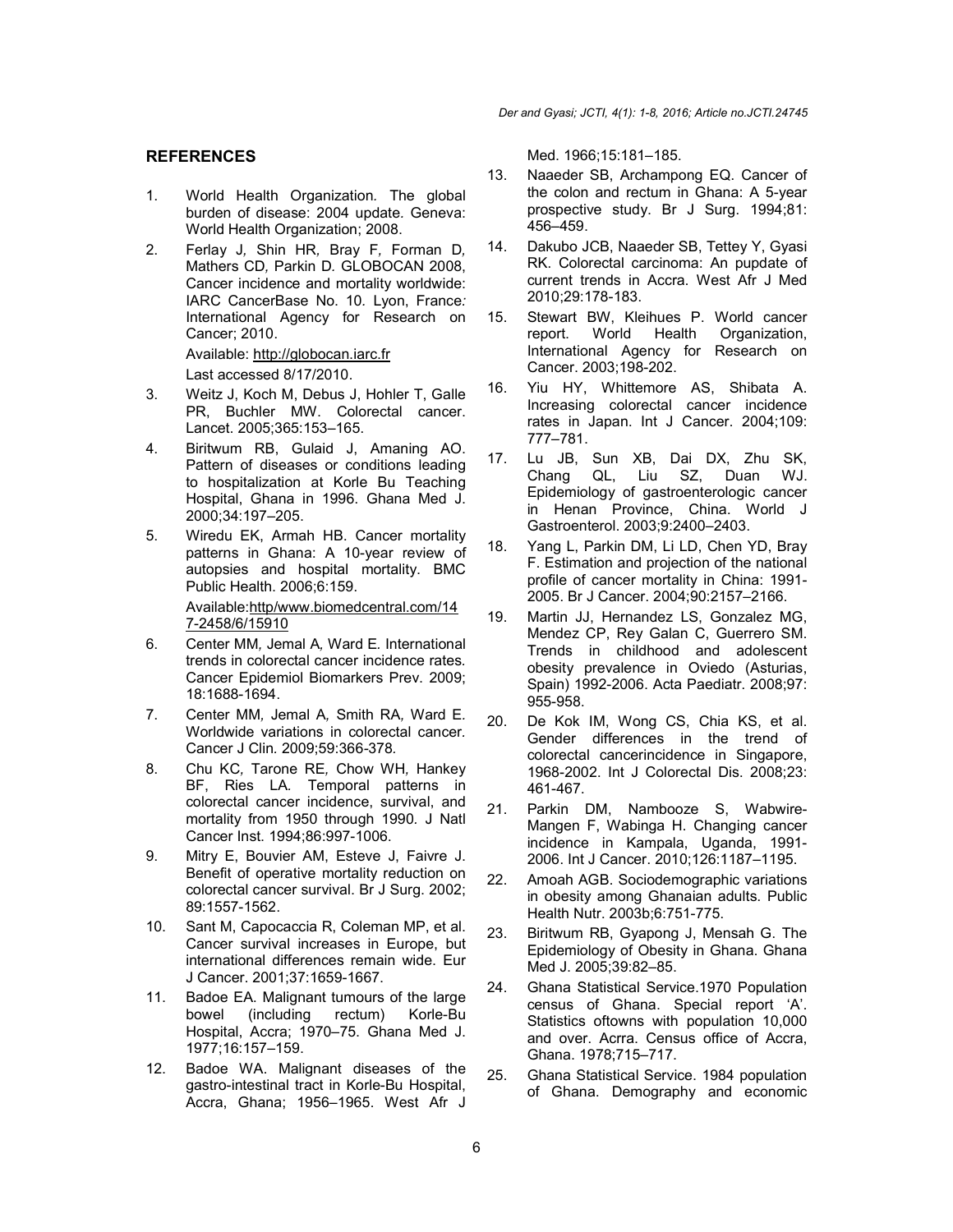characteristics, greater Accra Region. Accra. Statistical service Accra, Ghana; 1987.

- 26. Ghana Statistical Service. 1984 population census of Ghana. The gazetteer 1 (AA-KU). Alphabetical list of localities with statistics on population, Number of houses and main source of water supply. Accra. Statistical service Accra, Ghana. 1989;10.
- 27. Ghana Statistical Service. 2000 population and housing census; Greater Accra Region. Analysis of District Data and Implications for planning. Accra. Statistical Service Accra, Ghana. 2005;10.
- 28. Ghana Statistical Service. 2010 population and housing census; Greater Accra Region. Analysis of District Data and Implications for planning. Accra. Statistical Service Accra, Ghana.
- 29. SEER\*Stat Database: Incidence SEER 17 Regs Limited-Use + Hurricane Katrina Impacted Louisiana Cases, Nov 2009 Sub (2000-2007) <Katrina/Rita Population Adjustment> - Linked To County Attributes<br>- Total U.S., 1969-2007 Counties - Total U.S., 1969-2007 Counties<br>[computer program]: Surveillance, program]: Surveillance, Epidemiology, and End Results (SEER) Program (www.seer.cancer.gov), National Cancer Institute, DCCPS, Surveillance Research Program, Cancer Statistics Branch, released April 2010, based on the November 2009 submission.
- 30. Canadian Cancer Statistics 2015– Canadian Cancer Society, Statistics Canada, Provincial / Territorial Cancer Registries, Public Health Agency of Canada.
- 31. Rusthoven JJ, Fine S, Thomas G. Adenocarcinoma of rectum metastatic to oral cavity. Two cases and review of the literature. Cancer. 1984;54:1110-1112.
- 32. Odone V, Chang L, Caces J, George SL, Pratt CB. The natural history of colorectal carcinoma in adolescents. Cancer. 1982; 49:1716-1720.
- 33. Rao BN, Pratt C, Fleming ID, Dilawari RA, Green AA, Autin BA. Colon cancer in children and adolescents. A review of 30 cases. Cancer. 1985;55:1322-1326.
- 34. Griffin MP, Bergstralh EJ, Coffey RJ, Beart RW Jr, Multon LJ III. Predictors of survival after curative resection of cancer of the colon and rectum. Cancer. 1987;60:2318- 1324.

35. Der EM, Naaeder SB, Clegg-Lamptey JNA, Dakubo JCB, Edusei L,Tettey Y, Gyasi RK. Anatomic categorization of gastrointestinal malignancies using gastrointestinal malignancies using haematoxylin and eosin stains: A10-year retrospective histopathological study at the Korle-Bu Teaching Hospital Accra. J Cancer Res Ther. 2015;3:8-14.

Available: http://dx.doi.org/10

- 36. Murphy G, Devesa SS, Cross AJ, Inskip PD, McGlynn KA, Cook MB. Sex disparities in colorectal cancer incidence by anatomic subsite, race and age. Int J Cancer. 2011;28:1668–1675.
- 37. Mohamad AP, Mohsen V, Bijan MD, Asma P, Fatemeh G, Elham M, et al. Burden of hospitalization for gastrointestinal tract cancer patients - results from a crosssectional study in Tehran. Journal: Asian Pacific J Cancer Prev. 2009;10:107- 110.
- 38. Ratto C, Sofo L, Ippoliti M, Merico M, Doglietto GB, Crucitti F. Prognostic factors in colorectal cancer. Literature review for clinical application. Dis Colon Rectum. 1998;41:1033–1049.
- 39. Data were provided by ISD Scotland on request, April 2012. Similar data can be found here: Available:http://www.isdscotland.org/Healt h-Topics/Cancer/Publications/index.asp
- 40. Data were provided by the Welsh Cancer Intelligence and Surveillance Unit on request, April 2012. Similar data can be found here:

Available:http://www.wales.nhs.uk/sites3/p age.cfm?orgid=242pid=59080

- 41. Netscher DT, Larson GM. Colon cancer. The left to right shift and its implications. Surg. Gastroenterol. 1983;13-18.
- 42. Stewart SL, Wike JM, Kato I, Lewis DR, Michaud F. A populationbased study of colorectal cancer histology in the United States, 1998-2001. Cancer. 2006; 107(5 Suppl):1128-1141.
- 43. Steinberg SM, Barwick KW, Stablem DM. Importance of tumour pathology and morphology in patients with surgically resected colon cancer. Findings from the Gastrointestinal Tumour Study Group. Cancer. 1986;58:1340-1345.
- 44. Downing A, Aravani A, Macleod U, Oliver S, Finan PJ, Thomas JD, et al. Early mortality from colorectal cancer in